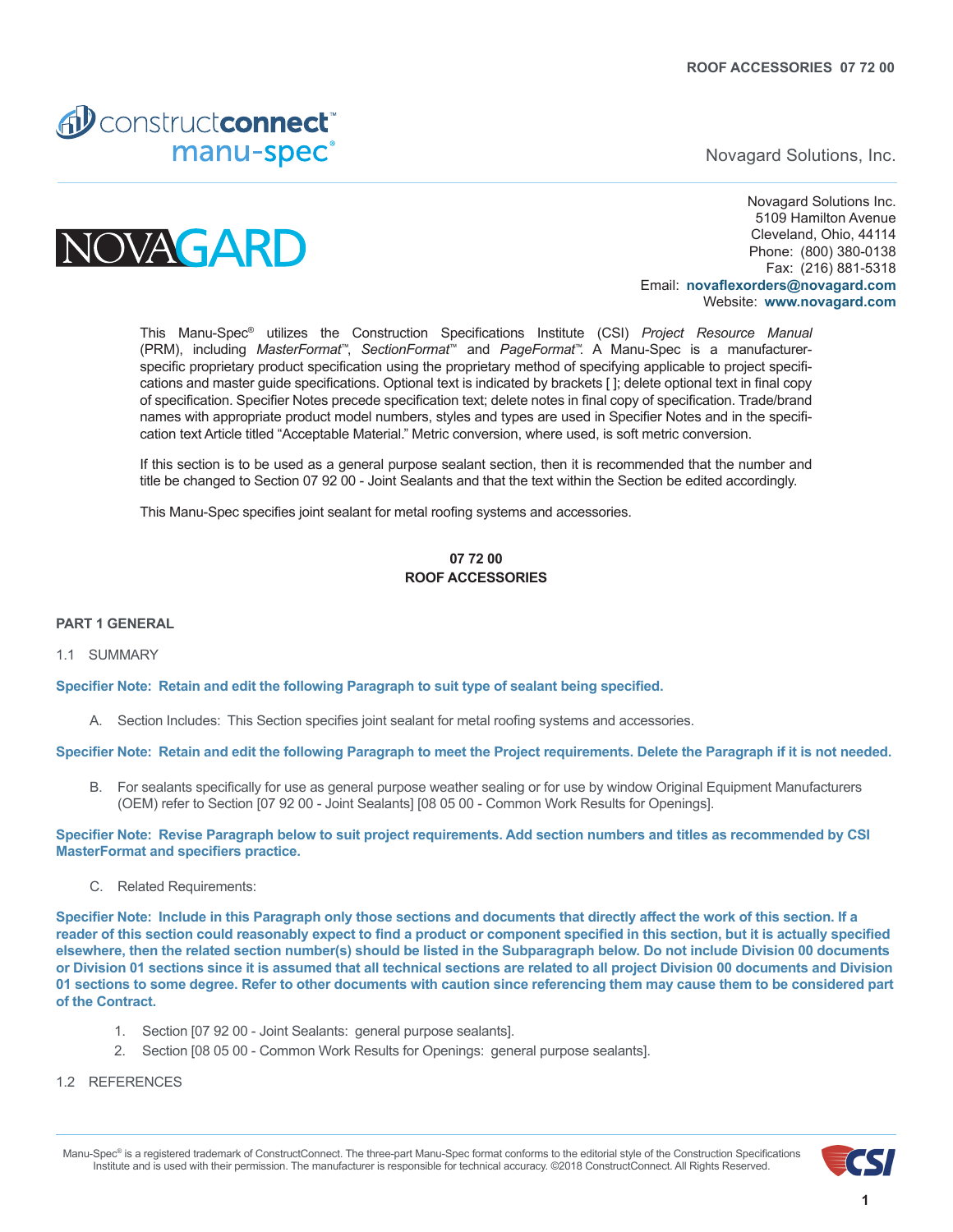# AD construct connect manu-spec<sup>®</sup>

Novagard Solutions, Inc.

**Specifier Note: Define terms that are unique to this Section and are not provided elsewhere in the contract documents. Include in this Article terms that are unique to the work result specified that may not be commonly known in the construction industry. Delete the following Paragraph if no Definitions are required.**

- A. Definitions:
	- 1.  $\lceil \cdot \rceil$ .

**Specifier Note: Paragraph below may be omitted when specifying manufacturer's proprietary products and recommended installation. Retain References Paragraph when specifying products and installation by an industry reference standard. List retained standard(s) referenced in this section alphabetically. Indicate issuing authority name, acronym, standard designation and title. Establish policy for indicating edition date of standard referenced and update as applicable. Contract Conditions Section 01 42 00 - References may be used to establish the edition date of standards. This Paragraph does not require compliance with standard(s). It is a listing of all references used in this section. Only include here standards that are referenced in the body of the specification in PARTS 1, 2 and/or 3. Do not include references to building codes at any level.**

- B. Reference Standards:
	- 1. American Architectural Manufacturers Association (AAMA).
		- a. AAMA 803.3-[1976], Specification for Narrow Joint Seam Sealer for Use with Architectural Aluminum.
		- b. AAMA 805.2-[1971], Specification for Bonding Type Back Bedding Compound for use with Architectural Aluminum.
		- c. AAMA 808.3-[1992], Exterior Perimeter Sealing Compound.
	- 2. ASTM International (ASTM).
		- a. ASTM C920-[2018], Standard Specification for Elastomeric Joint Sealants.
	- 3. Interim Federal Specification (IFS)
		- a. IFS TT-S-001543A -[\_\_\_\_], Sealing Compound: Silicone Rubber Base (for Caulking, Sealing, and Glazing in Buildings and Other Structures).
		- b. IFS TT-S-230A-[\_\_\_\_], Federal Specification: Sealing Compound, Synthetic-Rubber Base, Single Component Chemically Curing (for Caulking, and Glazing in Building Construction).
	- 4. International Organization for Standardization. (ISO).
		- a. ISO 9001-[2015], Quality Management Systems -- Requirements.
		- b. ISO/TS 16949-[2009], Quality Management Systems -- Particular Requirements for the Application of ISO 9001:2008 for Automotive Production and Relevant Service Part Organizations.
	- 5. US Green Building Council (USGBC).
		- a. LEED NC Version 4-[2018], LEED (Leadership in Energy and Environmental Design): Green Building Rating System Reference Package For New Construction and Major Renovations.

#### **Specifier Note: Article below includes submittal of relevant data to be furnished by Contractor before, during or after construction. Coordinate this article with Architect's and Contractor's duties and responsibilities in Contract Conditions and Section 01 33 00 - Submittal Procedures.**

## 1.3 SUBMITTALS

- A. Make submittals in accordance with Section [01 33 00 Submittal Procedures].
- B. Product Data: Manufacturer's standard specifications and descriptive literature, including:
	- 1. Product characteristics.
	- 2. Material Safety Data Sheets (MSDS) for sealant materials prior to delivery to site.
- C. Samples: Submit color samples for each color of sealant specified.
- D. Manufacturer's Written Instructions, including:
	- 1. Delivery, storage and handling recommendations.
	- 2. Preparation and application recommendations.

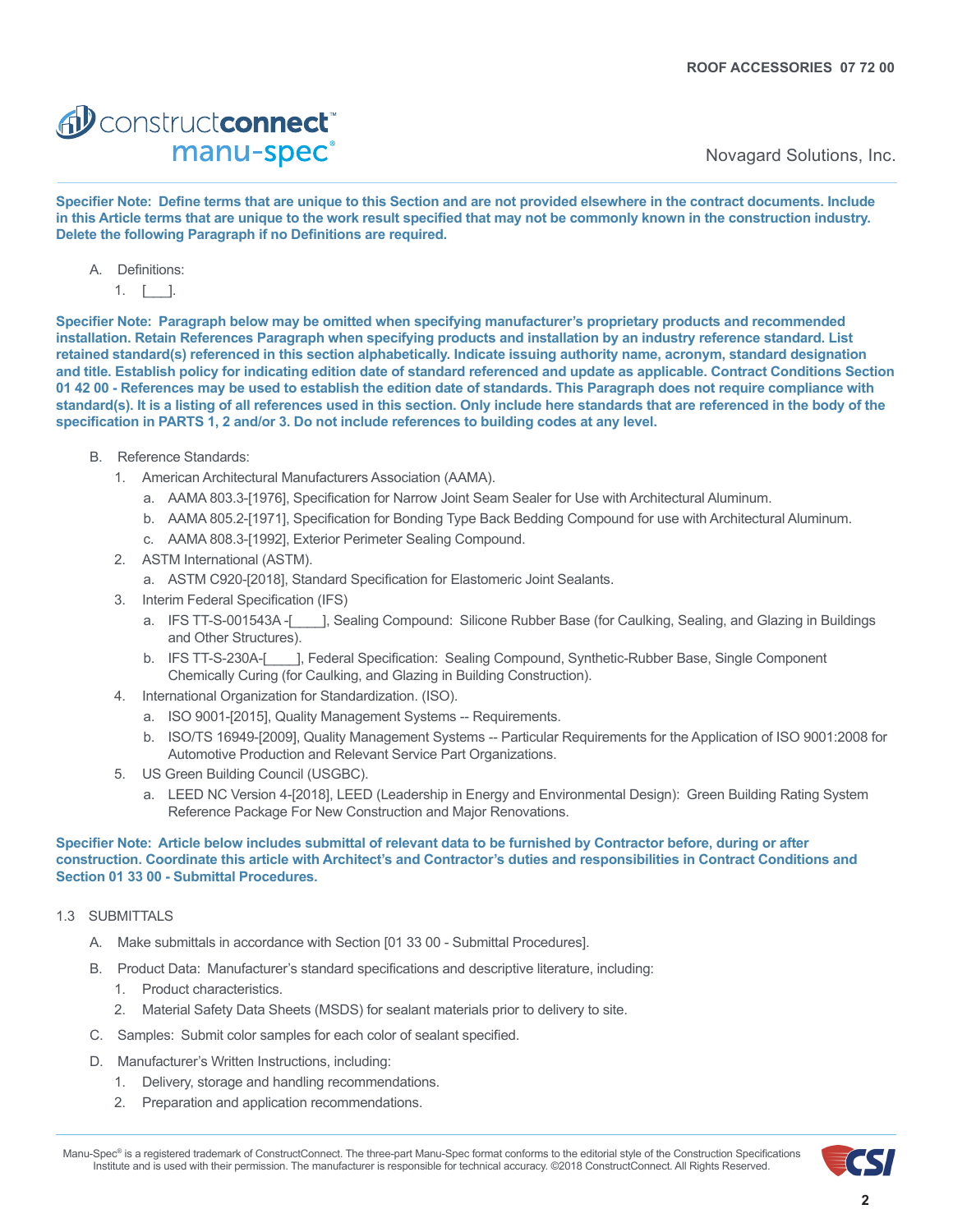# AD constructconnect manu-spec<sup>®</sup>

Novagard Solutions, Inc.

- E. Test Reports: Certified test reports showing compliance with specified performance characteristics and physical properties.
- F. Certificates: Product certificates signed by manufacturer certifying materials comply with specified performance characteristics and criteria, and physical requirements.

#### **Specifier Note: Coordinate Article below with Contract Conditions and with Section 01 78 36 - Warranties.**

- G. Installer's Experience: Submit verification of evidence of work similar to the work of this Section.
- H. Warranty: Fully executed, issued in [Owner's] name, and registered with manufacturer, following instructions at www.novagard. com/warranty.

### **Specifier Note: Retain the following only if specifying for a LEED project. Specify only the technical submittal requirements necessary to achieve the credits desired for this Project.**

- I. Sustainable Design (LEED) Submittals:
	- 1. LEED Submittals: In accordance with Section [01 35 21 LEED Requirements].
	- 2. Submit verification for items when appropriate as follows:
		- a. MR 5.1 and MR 5.2 for Regional Materials.
		- $b.$   $\lceil$   $\rceil$ .

## 1.4 CLOSEOUT SUBMITTALS

## **Specifier Note: Retain and edit the following Paragraph to suit type of sealant being specified.**

A. Operation and Maintenance Data: Supply maintenance data for sealant for incorporation into manual specified in Section 01 78 00 Closeout Submittals.

## **Specifier Note: If LEED is not a part of the project delete the following Paragraph in its entirety.**

- B. Sustainable Design Closeout Documentation (LEED): Provide calculations on end-of-project recycling rates, salvage rates, and landfill rates for work of this Section demonstrating percentage of construction wastes which were recycled.
	- 1. Submit verification from recycling facility showing receipt of materials.
- C. Record Documentation: In accordance with Section 01 78 00 Closeout Submittals.

#### **Specifier Note: Retain and edit the following Paragraph to suit type of sealant being specified.**

- 1. List materials used in roof accessories work.
- 2. Warranty: Submit warranty documents specified.

#### 1.5 QUALITY ASSURANCE

A. Installer: Experienced in performing work similar to work in this Section.

#### 1.6 DELIVERY, STORAGE AND HANDLING

- A. Deliver materials in accordance with manufacturer's written instructions.
	- 1. Deliver components in manufacturer's original, unopened, undamaged packaging with identification labels intact and product name and manufacturer clearly visible, and in sizes to suit project.
	- 2. Inspect each package for damage and promptly contact Novagard Solutions, Inc. directly to report damaged packages or materials.
	- 3. Replace damaged materials with new immediately.
- B. Store materials in manufacturer's unopened packaging until ready for installation between 40 and 75 degrees F.

## 1.7 FIELD CONDITIONS

Manu-Spec® is a registered trademark of ConstructConnect. The three-part Manu-Spec format conforms to the editorial style of the Construction Specifications Institute and is used with their permission. The manufacturer is responsible for technical accuracy. ©2018 ConstructConnect. All Rights Reserved.

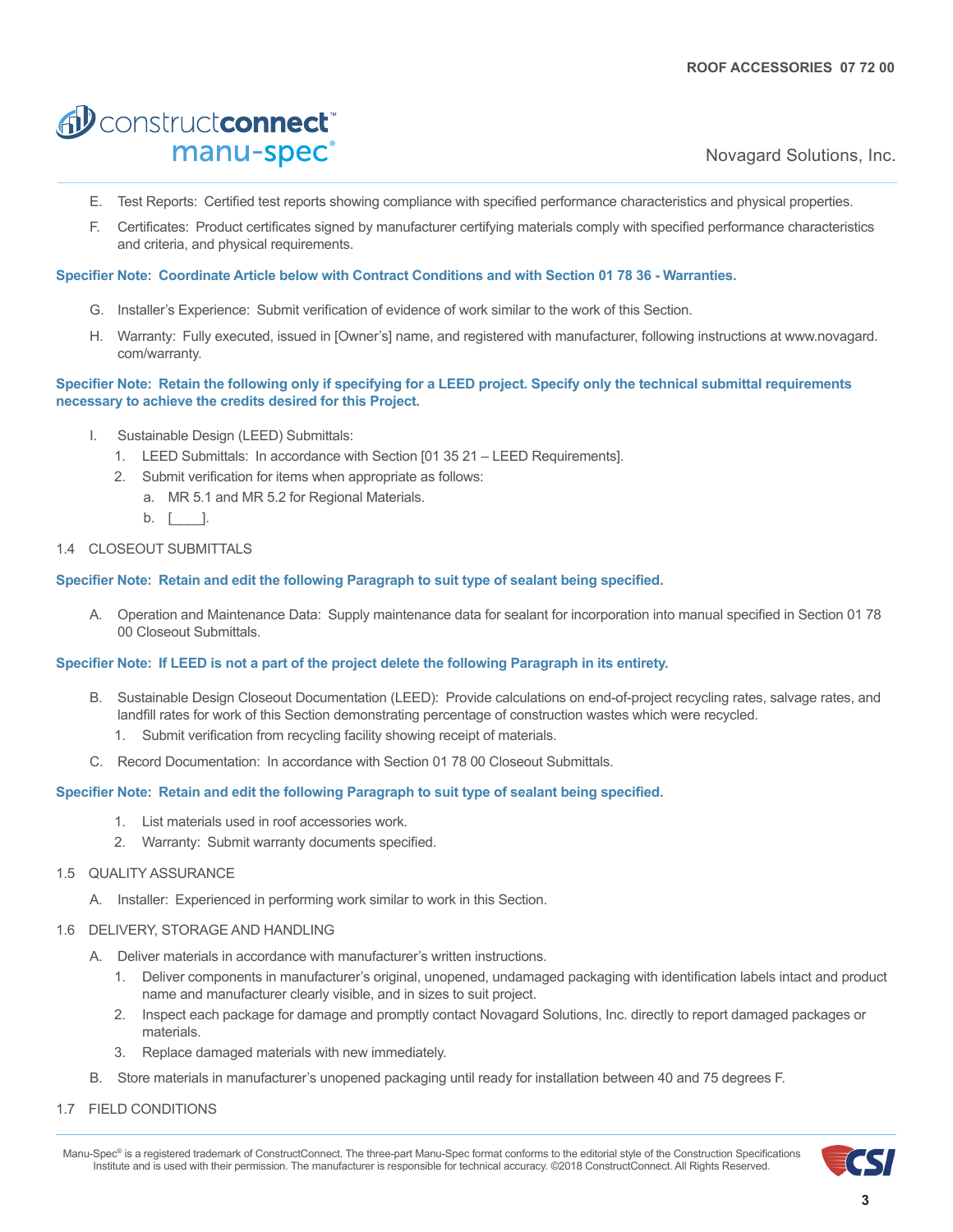# AD constructconnect manu-spec<sup>®</sup>

Novagard Solutions, Inc.

- A. Apply materials only when ambient conditions are above -20 degrees F.
- B. Apply only when surface temperature is between 0 and 120 degrees F.

## 1.8 WARRANTY

- A. Project Warranty: Refer to Contract Conditions for project warranty provisions.
- B. Manufacturer's warranty: Submit, for Owner's acceptance, manufacturer's standard warranty document obtained through registration at www.novagard.com/warranty.
	- 1. Manufacturer's [5-year] [10-year] [20-year] limited warranty is in addition to and not intended to limit other rights Owner may have under Contract Conditions.

## **PART 2 PRODUCTS**

**Specifier Note: Retain Article below for proprietary method specification. Add product attributes performance characteristics, material standards and descriptions in other Articles as applicable. Use of such phrases as or equal, approved equal or similar phrases may cause ambiguity in specifications. Such phrases require verification (procedural, legal and regulatory) and assignment of responsibility for determining or equal products.**

### 2.1 MANUFACTURER

- A. Novagard Solutions Inc.
- B. 5109 Hamilton Avenue, Cleveland, Ohio, 44114; Phone: (800) 380-0138; Fax: (216) 881-5318; Email: novaflexorders@novagard.com; Website: www.novagard.com.
- C. Comply with ISO 9001:2015 and IATF 16949:2016.

#### 2.2 PERFORMANCE REQUIREMENTS

- A. Comply with IFS TT-S-001543A and TT-S-230C.
- B. Comply with AAMA 803.3 (1), AAMA 805.2 C, and AAMA 808.3.
- C. UV resistant: To ASTM C920.
- D. Moisture resistant: To ASTM C920.
- E. Tensile Strength: 140 to 220 psi to ASTM D412.
- F. Tear Resistance: 30 to 35 pli.

### 2.3 DESCRIPTION

#### **Specifier Note: Retain and edit the following Paragraph to suit type of roof accessories being specified.**

A. Non-sag, single component, non-corrosive, oxime cured joint sealant for metal roofing systems and accessories to ASTM C920, Type S, Grade NS Class 35/50.

**Specifier Note: Retain and edit the following Paragraph to suit Project requirements. There are over 70 colors for metal roof applications and over 170 multipurpose application colors. Custom colors are also available. Contact Novagard Solutions Inc. for more information and accurate descriptions of the available or custom colors.**

1. Color: [\_\_\_] [To match adjacent materials] [As selected by Architect from manufacturer's standard range].

#### **Specifier Note: Retain and edit the following Paragraph to suit project requirements. Novaflex MR Type I is an unfilled Class 35 style of product. Novaflex MR Type II is a filled Class 50 style of product.**

B. Acceptable Material: Novagard Solutions Inc., Novaflex MR [Type I] [Type II].

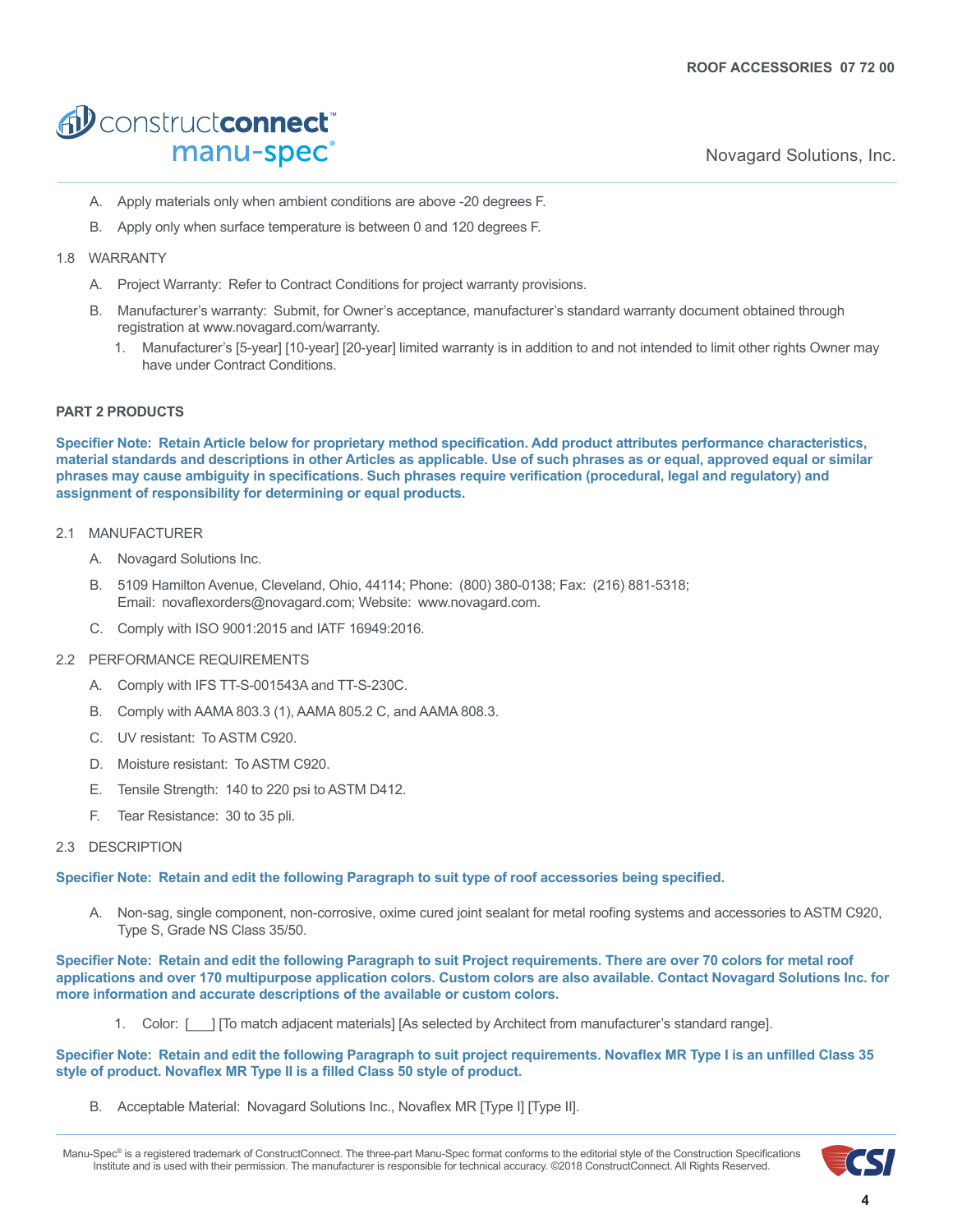# AD construct connect manu-spec<sup>®</sup>

Novagard Solutions, Inc.

## 2.4 PRODUCT SUBSTITUTIONS

A. Substitutions: [In accordance with Section 01 23 13 - Product Substitution Procedures] [No substitutions permitted].

# **PART 3 EXECUTION**

- 3.1 INSTALLER
	- A. Use only installers who have training and experience of work similar to work of this Section.

## 3.2 EXAMINATION

## **Specifier Note: Retain and edit the following Paragraph to suit type of roof accessories being specified.**

- A. Verification of Conditions: Verify that conditions of substrate previously installed under other Sections or Contracts are acceptable for sealant application in accordance with manufacturer's written recommendations.
	- 1. Visually inspect substrate in presence of Architect.
	- 2. Inform Architect of unacceptable conditions immediately upon discovery.
	- 3. Proceed with application only after unacceptable conditions have been remedied and after receipt of written approval to proceed from Architect.

## **Specifier Note: Retain and edit the following Paragraph to suit type of sealant being specified.**

4. Starting application of sealant implies substrate conditions are acceptable for Work of this Section.

### 3.3 APPLICATION

#### **Specifier Note: Choose one only of the following two Paragraphs to suit Project requirements.**

- A. Apply sealant in accordance with Section [07 92 00 Joint Sealants].
- B. Apply sealant in accordance with manufacturer's written recommendations.
	- 1. Ensure substrate temperature is between 0 and 120 degrees F.
	- 2. Apply only to dry, clean and grease free surfaces.
	- 3. Apply sealant free of air pockets, foreign embedded matter, ridges, and sags.
	- 4. Tool joints concave.

#### 3.4 FIELD QUALITY CONTROL

- A. Field Inspection: Coordinate field inspection in accordance with Section [01 45 00 Quality Control].
	- 1. Monitor and report installation procedures and unacceptable conditions immediately to Architect.

## 3.5 CLEANING

- A. Perform daily progress cleaning.
	- 1. Leave work area clean at end of each day.
- B. Upon completion, remove surplus materials, rubbish, tools and equipment.
- C. Collect recyclable waste and dispose of in accordance with manufacturer's written recommendations and at appropriate recycling facilities.

## **Specifier Note: Specify protection methods completed after installation, but prior to acceptance by the owner. Include only statements unique to this Section. Coordinate the following Article with Section 01 76 00 - Protecting Installed Construction.**

## **Specifier Note: Retain and edit the following Article to suit type of sealant being specified.**

Manu-Spec® is a registered trademark of ConstructConnect. The three-part Manu-Spec format conforms to the editorial style of the Construction Specifications Institute and is used with their permission. The manufacturer is responsible for technical accuracy. ©2018 ConstructConnect. All Rights Reserved.